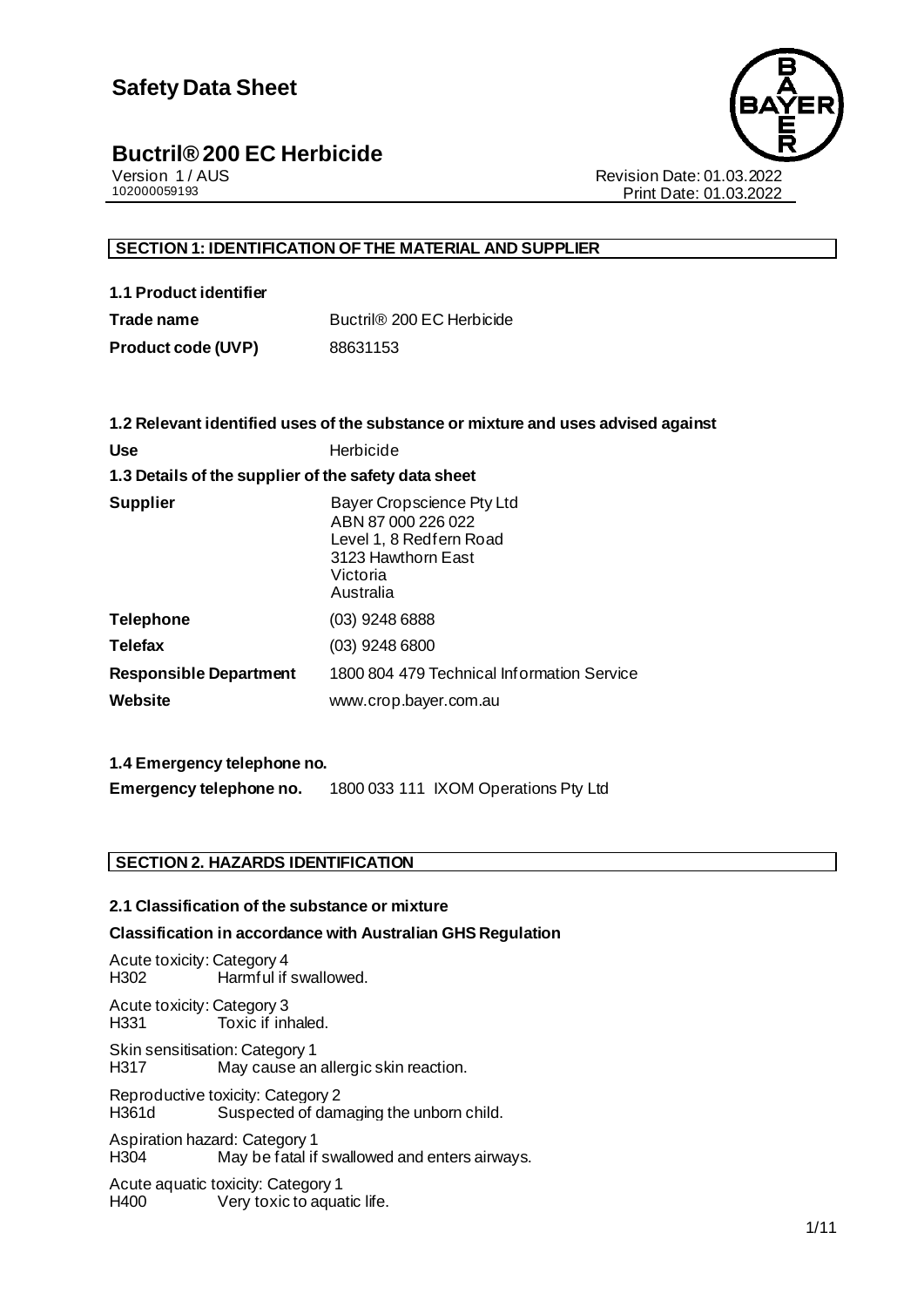# Buctril<sup>®</sup> 200 EC Herbicide<br>
Version 1/AUS



Version 1 / AUS Revision Date: 01.03.2022 Print Date: 01.03.2022

Chronic aquatic toxicity: Category 1<br>H410 Very toxic to aquatic Very toxic to aquatic life with long lasting effects.

### **2.2 Label elements**

### **Labelling according to specific Australian legislation**

Hazard label for supply/use required.

### **Signal word:** Danger

### **Hazard statements**

| H302             | Harmful if swallowed.                         |
|------------------|-----------------------------------------------|
| H <sub>331</sub> | Toxic if inhaled.                             |
| H317             | May cause an allergic skin reaction.          |
| H361d            | Suspected of damaging the unborn child.       |
| H <sub>304</sub> | May be fatal if swallowed and enters airways. |

### **Precautionary statements**

| P <sub>202</sub> | Do not handle until all safety precautions have been read and understood.    |
|------------------|------------------------------------------------------------------------------|
| P <sub>261</sub> | Avoid breathing dust/fume/gas/mist/vapours/spray.                            |
| P <sub>264</sub> | Wash hands thoroughly after handling.                                        |
| P <sub>270</sub> | Do not eat, drink or smoke when using this product.                          |
| P <sub>280</sub> | Wear protective gloves/ protective clothing/eye protection/ face protection. |
| $P301 + P310$    | IF SWALLOWED: Immediately call a POISON CENTER/doctor/physician.             |
| P331             | Do NOT induce vomiting.                                                      |
| $P302 + P352$    | IF ON SKIN: Wash with plenty of water/soap.                                  |
| $P333 + P313$    | If skin irritation or rash occurs: Get medical advice attention.             |
| $P304 + P340$    | IF INHALED: Remove person to fresh air and keep comfortable for breathing.   |
| P311             | Call a POISON CENTER/doctor/physician.                                       |
| $P308 + P313$    | IF exposed or concerned: Get medical advice/attention.                       |
| $P362 + P364$    | Take off contaminated clothing and wash it before reuse.                     |
| P405             | Store locked up.                                                             |
| P <sub>501</sub> | Dispose of contents/container in accordance with local regulation.           |

### **2.3 Other hazards**

No additional hazards known beside those mentioned.

### **SECTION 3. COMPOSITION/INFORMATION ON INGREDIENTS**

### Emulsifiable concentrate (EC)

| Chemical name                             | CAS-No.    | Concentration [%] |
|-------------------------------------------|------------|-------------------|
| Bromoxynil octanoate                      | 1689-99-2  | 19.60             |
| Solvent Naphtha (petroleum), heavy        | 64742-94-5 | >60.00            |
| aromatic,<1% Naphthalene                  |            |                   |
| Other ingredients (non-hazardous) to 100% |            |                   |

### **SECTION 4. FIRST AID MEASURES**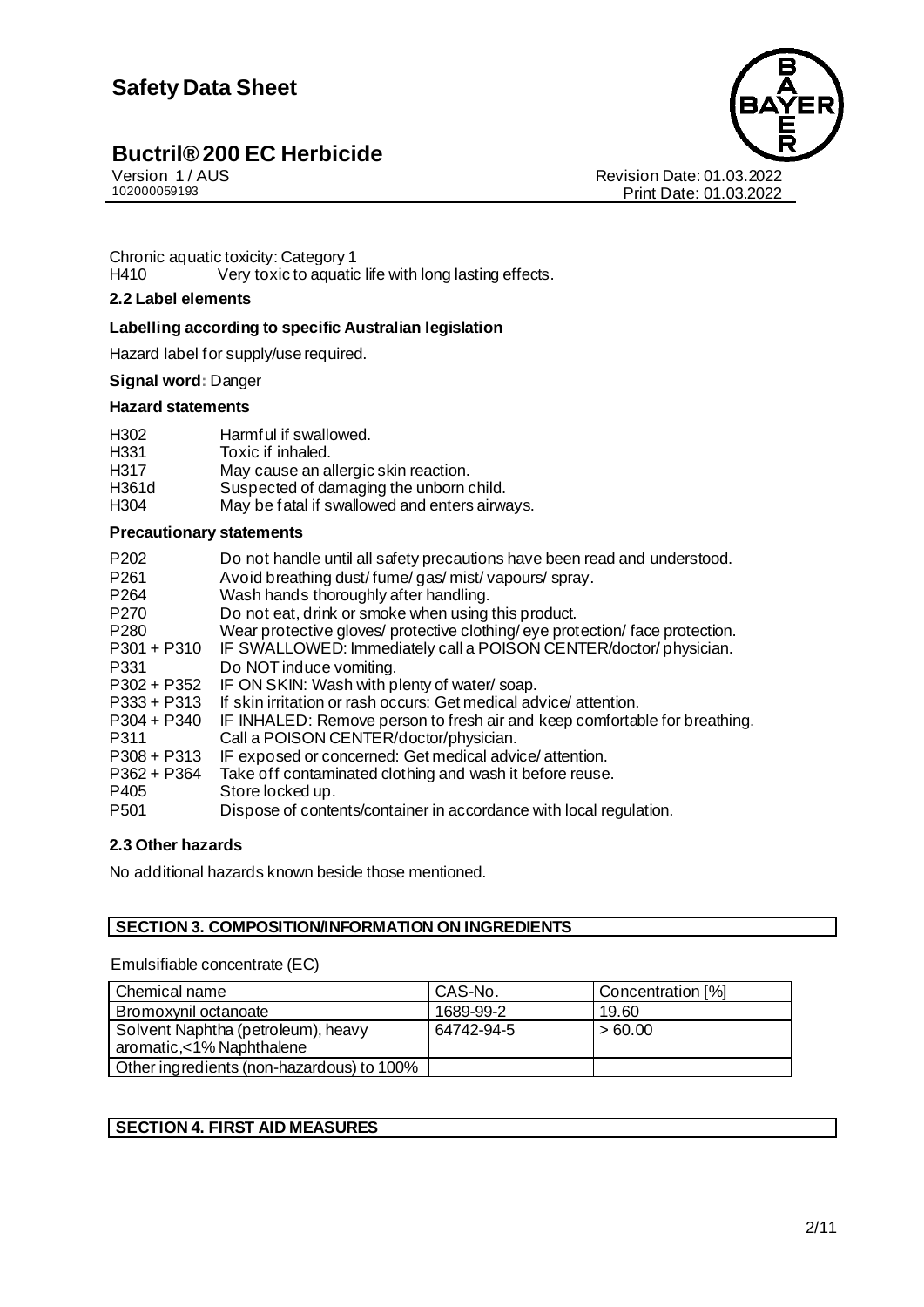

Version 1 / AUS Revision Date: 01.03.2022 Print Date: 01.03.2022

**If poisoning occurs, immediately contact a doctor or Poisons Information Centre (telephone 13 11 26), and follow the advice given. Show this Safety Data Sheet to the doctor.**

| 4.1 Description of first aid measures                           |                                                                                                                                                                                                                                                                                                                                                                                                                    |  |  |  |
|-----------------------------------------------------------------|--------------------------------------------------------------------------------------------------------------------------------------------------------------------------------------------------------------------------------------------------------------------------------------------------------------------------------------------------------------------------------------------------------------------|--|--|--|
| <b>General advice</b>                                           | Move out of dangerous area. Place and transport victim in stable<br>position (lying sideways). Remove contaminated clothing immediately<br>and dispose of safely.                                                                                                                                                                                                                                                  |  |  |  |
| Inhalation                                                      | Move to fresh air. Keep patient warm and at rest. Call a physician or<br>poison control center immediately.                                                                                                                                                                                                                                                                                                        |  |  |  |
| <b>Skin contact</b>                                             | Wash off thoroughly with plenty of soap and water, if available with<br>polyethyleneglycol 400, subsequently rinse with water. Call a physician<br>or poison control center immediately.                                                                                                                                                                                                                           |  |  |  |
| Eye contact                                                     | Rinse immediately with plenty of water, also under the eyelids, for at<br>least 15 minutes. Remove contact lenses, if present, after the first 5<br>minutes, then continue rinsing eye. Call a physician or poison control<br>center immediately.                                                                                                                                                                  |  |  |  |
| Ingestion                                                       | Do NOT induce vomiting. Call a physician or poison control center<br>immediately. Risk of product entering the lungs on vomiting after<br>ingestion. Rinse mouth.                                                                                                                                                                                                                                                  |  |  |  |
| 4.2 Most important symptoms and effects, both acute and delayed |                                                                                                                                                                                                                                                                                                                                                                                                                    |  |  |  |
| <b>Symptoms</b>                                                 | If large amounts are ingested, the following symptoms may occur:                                                                                                                                                                                                                                                                                                                                                   |  |  |  |
|                                                                 | Headache, Nausea, Dizziness, Somnolence                                                                                                                                                                                                                                                                                                                                                                            |  |  |  |
|                                                                 | Ingestion may cause gastrointestinal irritation, nausea, vomiting and<br>diarrhoea.                                                                                                                                                                                                                                                                                                                                |  |  |  |
|                                                                 | Aspiration may cause pulmonary oedema and pneumonitis.                                                                                                                                                                                                                                                                                                                                                             |  |  |  |
|                                                                 | Inhalation may provoke the following symptoms:                                                                                                                                                                                                                                                                                                                                                                     |  |  |  |
|                                                                 | Cough, Shortness of breath, Cyanosis, Fever                                                                                                                                                                                                                                                                                                                                                                        |  |  |  |
|                                                                 | Symptoms and hazards refer to the solvent.                                                                                                                                                                                                                                                                                                                                                                         |  |  |  |
|                                                                 | 4.3 Indication of any immediate medical attention and special treatment needed                                                                                                                                                                                                                                                                                                                                     |  |  |  |
| <b>Risks</b>                                                    | Contains hydrocarbon solvents. May pose an aspiration pneumonia<br>hazard.                                                                                                                                                                                                                                                                                                                                         |  |  |  |
| <b>Treatment</b>                                                | Treat symptomatically. Gastric lavage is not normally required.<br>However, if a significant amount (more than a mouthful) has been<br>ingested, administer activated charcoal and sodium sulphate. In case<br>of aspiration intubation and bronchial lavage should be considered.<br>Monitor: kidney, liver and pancreas function. There is no specific<br>antidote. Contraindication: derivatives of adrenaline. |  |  |  |

### **SECTION 5. FIRE FIGHTING MEASURES**

|  | 5.1 Extinguishing media |
|--|-------------------------|
|  |                         |

Suitable **Suitable** Water, Dry powder, Carbon dioxide (CO2)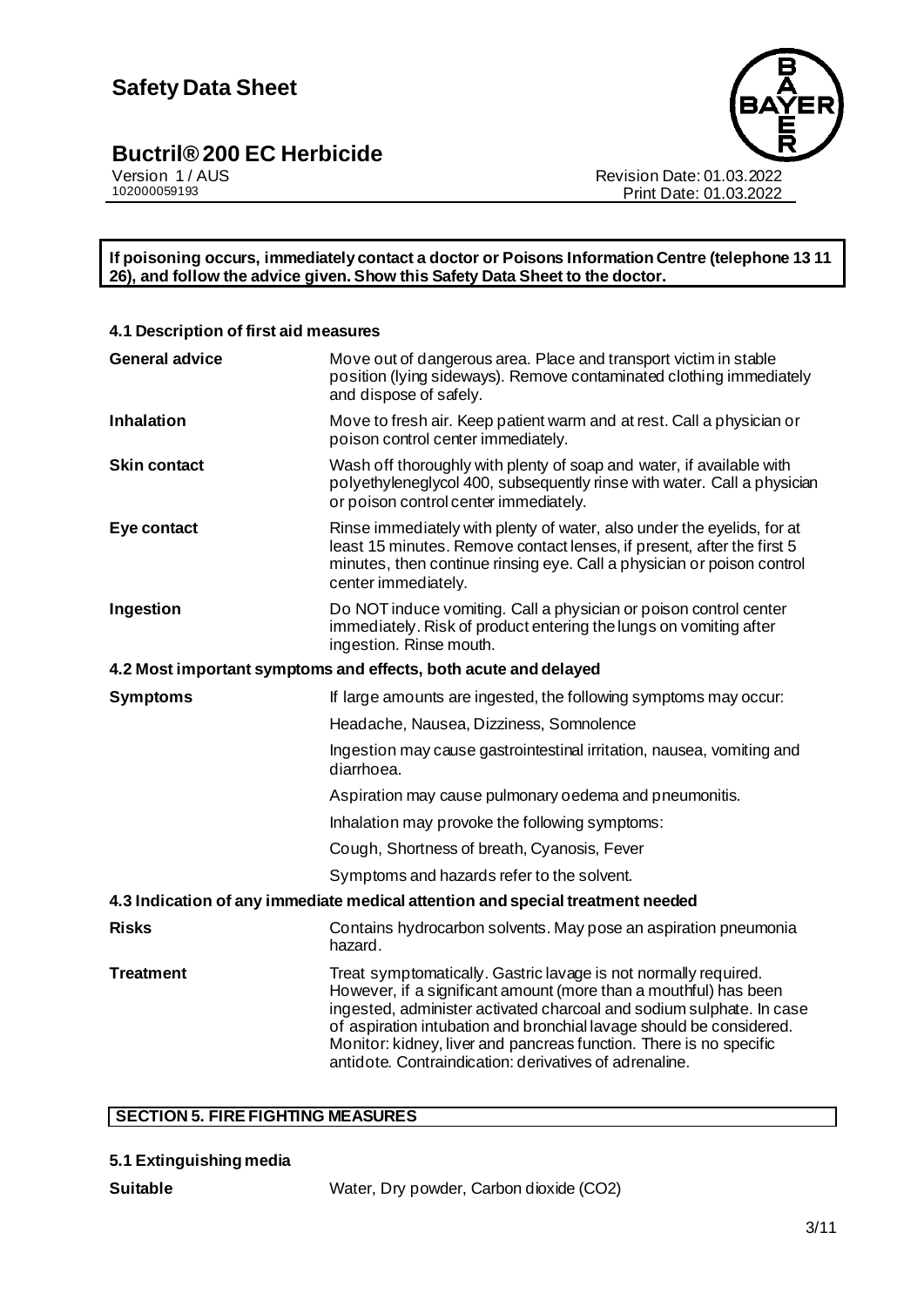

Version 1 / AUS Revision Date: 01.03.2022 Print Date: 01.03.2022

| Unsuitable                                                      | High volume water jet                                                                                                        |
|-----------------------------------------------------------------|------------------------------------------------------------------------------------------------------------------------------|
| 5.2 Special hazards arising<br>from the substance or<br>mixture | Dangerous gases are evolved in the event of a fire.                                                                          |
| 5.3 Advice for firefighters                                     |                                                                                                                              |
| <b>Special protective</b><br>equipment for firefighters         | In the event of fire and/or explosion do not breathe fumes. Wear self-<br>contained breathing apparatus and protective suit. |
| <b>Hazchem Code</b>                                             | $\cdot$ 3Z                                                                                                                   |

### **SECTION 6. ACCIDENTAL RELEASE MEASURES**

### **6.1 Personal precautions, protective equipment and emergency procedures**

| <b>Precautions</b>                                        | Avoid contact with spilled product or contaminated surfaces. When<br>dealing with a spillage do not eat, drink or smoke. Use personal<br>protective equipment. Keep unauthorized people away. |
|-----------------------------------------------------------|-----------------------------------------------------------------------------------------------------------------------------------------------------------------------------------------------|
| 6.2 Environmental<br>precautions                          | Contain contaminated water and fire fighting water. Do not allow to<br>get into surface water, drains and ground water.                                                                       |
| 6.3 Methods and materials for containment and cleaning up |                                                                                                                                                                                               |
| Methods for cleaning up                                   | Clean contaminated floors and objects thoroughly, observing<br>environmental regulations. Keep in suitable, closed containers for<br>disposal.                                                |
| 6.4 Reference to other<br>sections                        | Information regarding safe handling, see section 7.<br>Information regarding personal protective equipment, see section 8.<br>Information regarding waste disposal, see section 13.           |

### **SECTION 7. HANDLING AND STORAGE**

### **7.1 Precautions for safe handling**

| Advice on safe handling                                   | No specific precautions required when handling unopened<br>packs/containers; follow relevant manual handling advice. Ensure<br>adequate ventilation.                                                                                                                                                 |
|-----------------------------------------------------------|------------------------------------------------------------------------------------------------------------------------------------------------------------------------------------------------------------------------------------------------------------------------------------------------------|
| <b>Advice on protection</b><br>against fire and explosion | Keep away from heat and sources of ignition.                                                                                                                                                                                                                                                         |
| <b>Hygiene measures</b>                                   | Avoid contact with skin, eyes and clothing. Keep working clothes<br>separately. Wash hands before breaks and immediately after handling<br>the product. Remove soiled clothing immediately and clean thoroughly<br>before using again. Garments that cannot be cleaned must be<br>destroyed (burnt). |
|                                                           | 7.2 Conditions for safe storage, including any incompatibilities                                                                                                                                                                                                                                     |

#### **Requirements for storage areas and containers** Store in original container. Keep containers tightly closed in a dry, cool and well-ventilated place. Store in a place accessible by authorized persons only. Protect from freezing. Keep away from direct sunlight.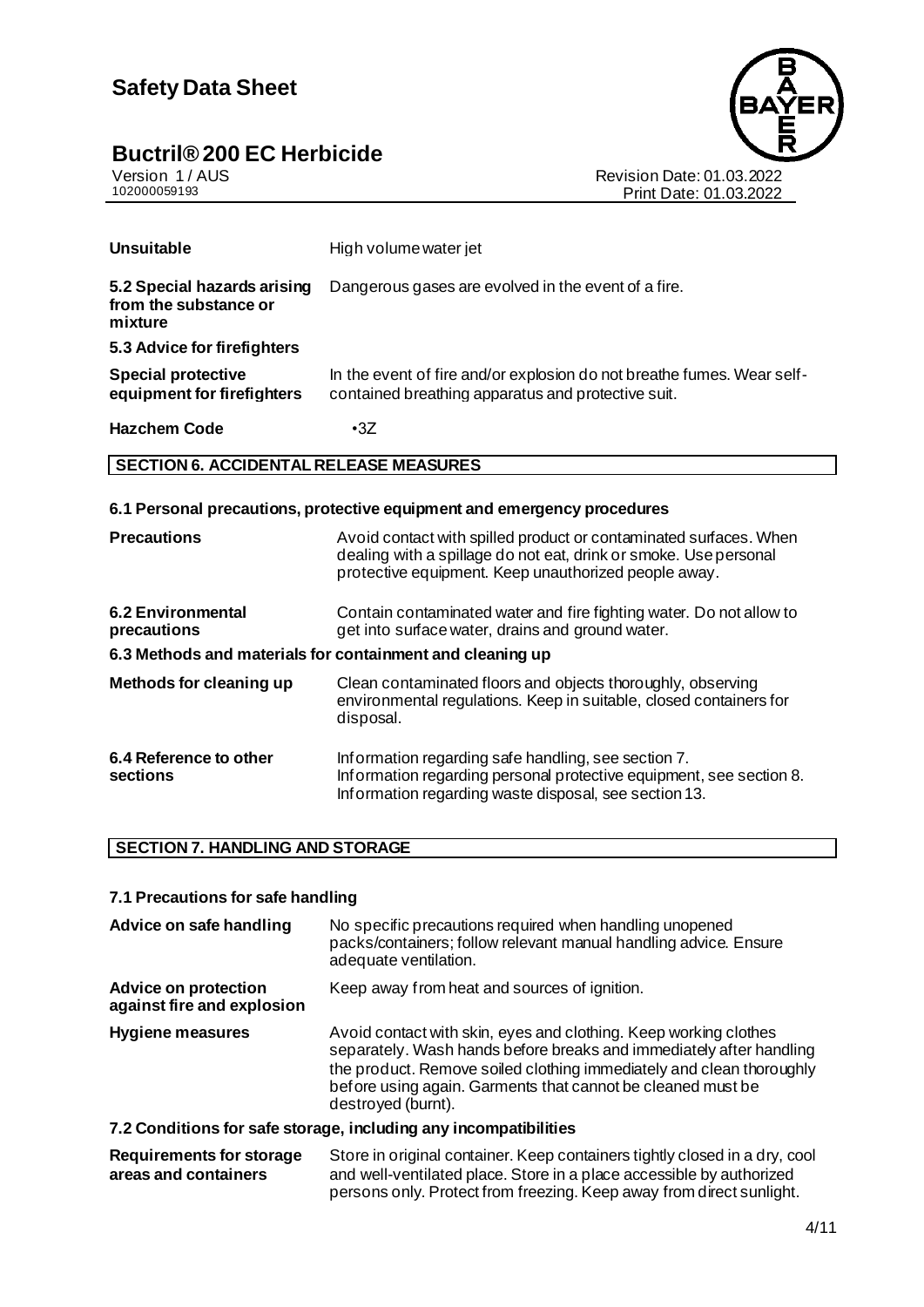

Revision Date: 01.03.2022 Print Date: 01.03.2022

**Advice on common storage** Keep away from food, drink and animal feedingstuffs.

### **SECTION 8. EXPOSURE CONTROLS / PERSONAL PROTECTION**

### **8.1 Control parameters**

| <b>Components</b>    | CAS-No.   | <b>Control parameters</b>           | <b>Update</b> | <b>Basis</b> |
|----------------------|-----------|-------------------------------------|---------------|--------------|
| Bromoxynil octanoate | 1689-99-2 | $0.21 \,\mathrm{mg/m3}$<br>(SK-SEN) |               | OES BCS*     |

\*OES BCS: Internal Bayer AG, Crop Science Division "Occupational Exposure Standard"

### **8.2 Exposure controls**

| <b>Respiratory protection</b>      | Particle filter half mask, filter FFP2 (Standard EN149)                                                                                                   |                                                                                                                                                                                                                                                                                                                                                                                                                                                                                                                                                                                      |  |
|------------------------------------|-----------------------------------------------------------------------------------------------------------------------------------------------------------|--------------------------------------------------------------------------------------------------------------------------------------------------------------------------------------------------------------------------------------------------------------------------------------------------------------------------------------------------------------------------------------------------------------------------------------------------------------------------------------------------------------------------------------------------------------------------------------|--|
| <b>Hand protection</b>             | contact time.<br>drinking, smoking or using the toilet.<br><b>Material</b><br>Rate of permeability<br>Glove thickness<br><b>Directive</b>                 | Please observe the instructions regarding permeability and<br>breakthrough time which are provided by the supplier of the gloves.<br>Also take into consideration the specific local conditions under which<br>the product is used, such as the danger of cuts, abrasion, and the<br>Wash gloves when contaminated. Dispose of when contaminated<br>inside, when perforated or when contamination on the outside cannot<br>be removed. Wash hands frequently and always before eating,<br>Nitrile rubber<br>$>$ 480 min<br>$> 0.4$ mm<br>Protective gloves complying with EN<br>374. |  |
| Eye protection                     |                                                                                                                                                           | Wear goggles (conforming to EN166, Field of Use = 5 or equivalent).                                                                                                                                                                                                                                                                                                                                                                                                                                                                                                                  |  |
| Skin and body protection           | type suit.                                                                                                                                                | Wear standard coveralls and Category 3 Type 6 suit.<br>If there is a risk of significant exposure, consider a higher protective<br>Wear two layers of clothing wherever possible. Polyester/cotton or<br>cotton overalls should be worn under chemical protection suit and<br>should be professionally laundered frequently.                                                                                                                                                                                                                                                         |  |
| <b>General protective measures</b> | In normal use and handling conditions please refer to the label<br>and/or leaflet. In all other cases the above mentioned<br>recommendations would apply. |                                                                                                                                                                                                                                                                                                                                                                                                                                                                                                                                                                                      |  |
| <b>Engineering Controls</b>        |                                                                                                                                                           |                                                                                                                                                                                                                                                                                                                                                                                                                                                                                                                                                                                      |  |
| Advice on safe handling            | No specific precautions required when handling unopened<br>packs/containers; follow relevant manual handling advice. Ensure<br>adequate ventilation.      |                                                                                                                                                                                                                                                                                                                                                                                                                                                                                                                                                                                      |  |

### **SECTION 9. PHYSICAL AND CHEMICAL PROPERTIES**

**9.1 Information on basic physical and chemical properties Form** Liquid, clear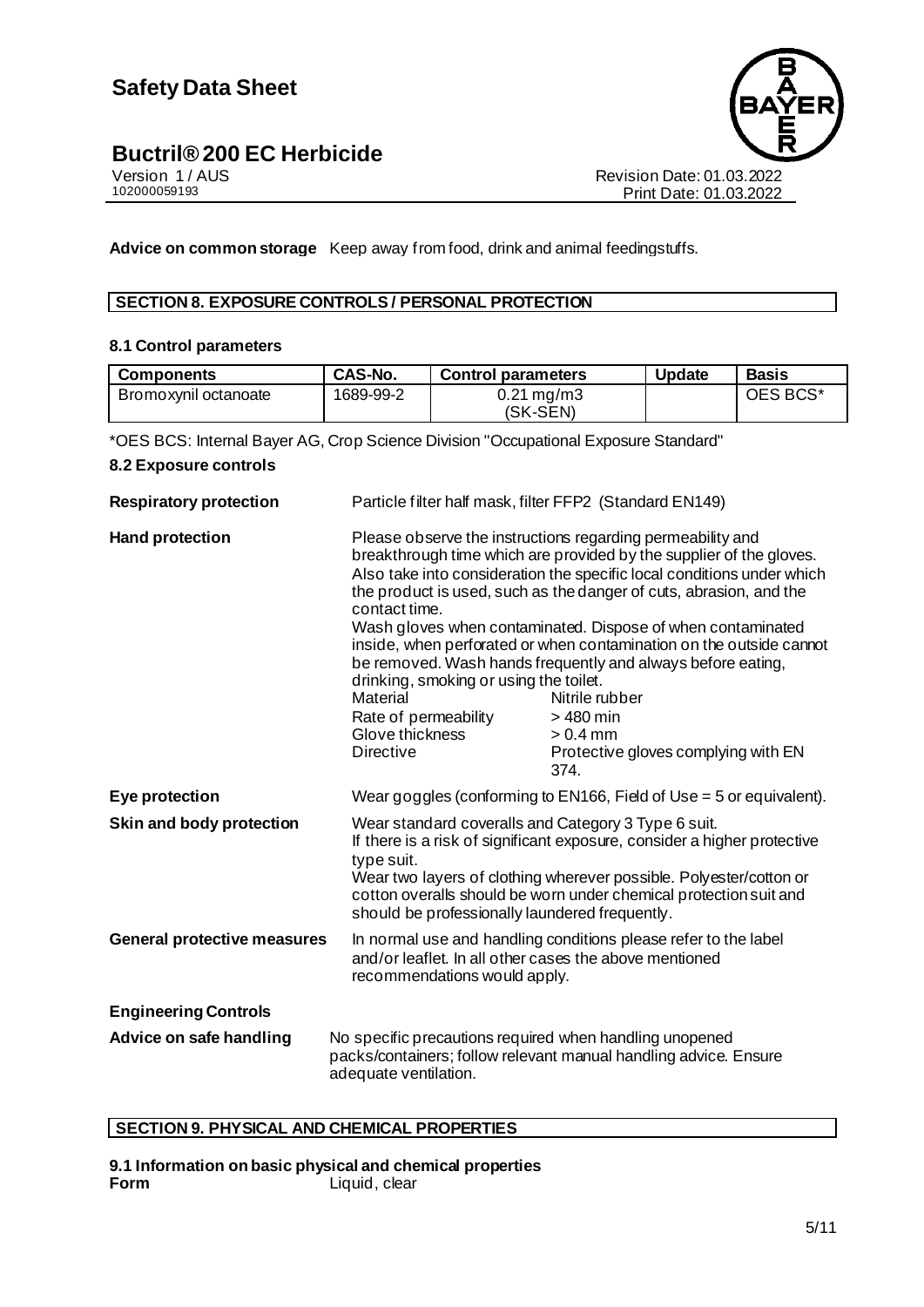# **Buctril® 200 EC Herbicide**<br>
Version 1/AUS<br>102000059193



Revision Date: 01.03.2022 Print Date: 01.03.2022

| <b>Colour</b>                                            | brown                              |
|----------------------------------------------------------|------------------------------------|
| Odour                                                    | No data available                  |
| <b>Odour Threshold</b>                                   | No data available                  |
| рH                                                       | No data available                  |
| Melting point/range                                      | No data available                  |
| <b>Boiling Point</b>                                     | $>180^{\circ}$ C                   |
| <b>Flash point</b>                                       | 70 °C                              |
| <b>Flammability</b>                                      | No data available                  |
| <b>Auto-ignition temperature</b>                         | No data available                  |
| Minimum ignition energy                                  | No data available                  |
| Self-accelarating<br>decomposition temperature<br>(SADT) | No data available                  |
| <b>Upper explosion limit</b>                             | No data available                  |
| <b>Lower explosion limit</b>                             | No data available                  |
| Vapour pressure                                          | No data available                  |
| <b>Evaporation rate</b>                                  | No data available                  |
| <b>Relative vapour density</b>                           | No data available                  |
| <b>Relative density</b>                                  | No data available                  |
| <b>Density</b>                                           | ca. 1.02 g/cm <sup>3</sup> (20 °C) |
| <b>Water solubility</b>                                  | emulsifiable                       |
| <b>Partition coefficient: n-</b><br>octanol/water        | Bromoxynil octanoate: log Pow: 5.4 |
| Viscosity, dynamic                                       | No data available                  |
| <b>Viscosity, kinematic</b>                              | No data available                  |
| <b>Oxidizing properties</b>                              | No data available                  |
| <b>Explosivity</b>                                       | No data available                  |

### **SECTION 10. STABILITY AND REACTIVITY**

| 10.1 Reactivity                            | Stable under normal conditions.                                                         |
|--------------------------------------------|-----------------------------------------------------------------------------------------|
| <b>10.2 Chemical stability</b>             | Stable under recommended storage conditions.                                            |
| 10.3 Possibility of<br>hazardous reactions | No hazardous reactions when stored and handled according to<br>prescribed instructions. |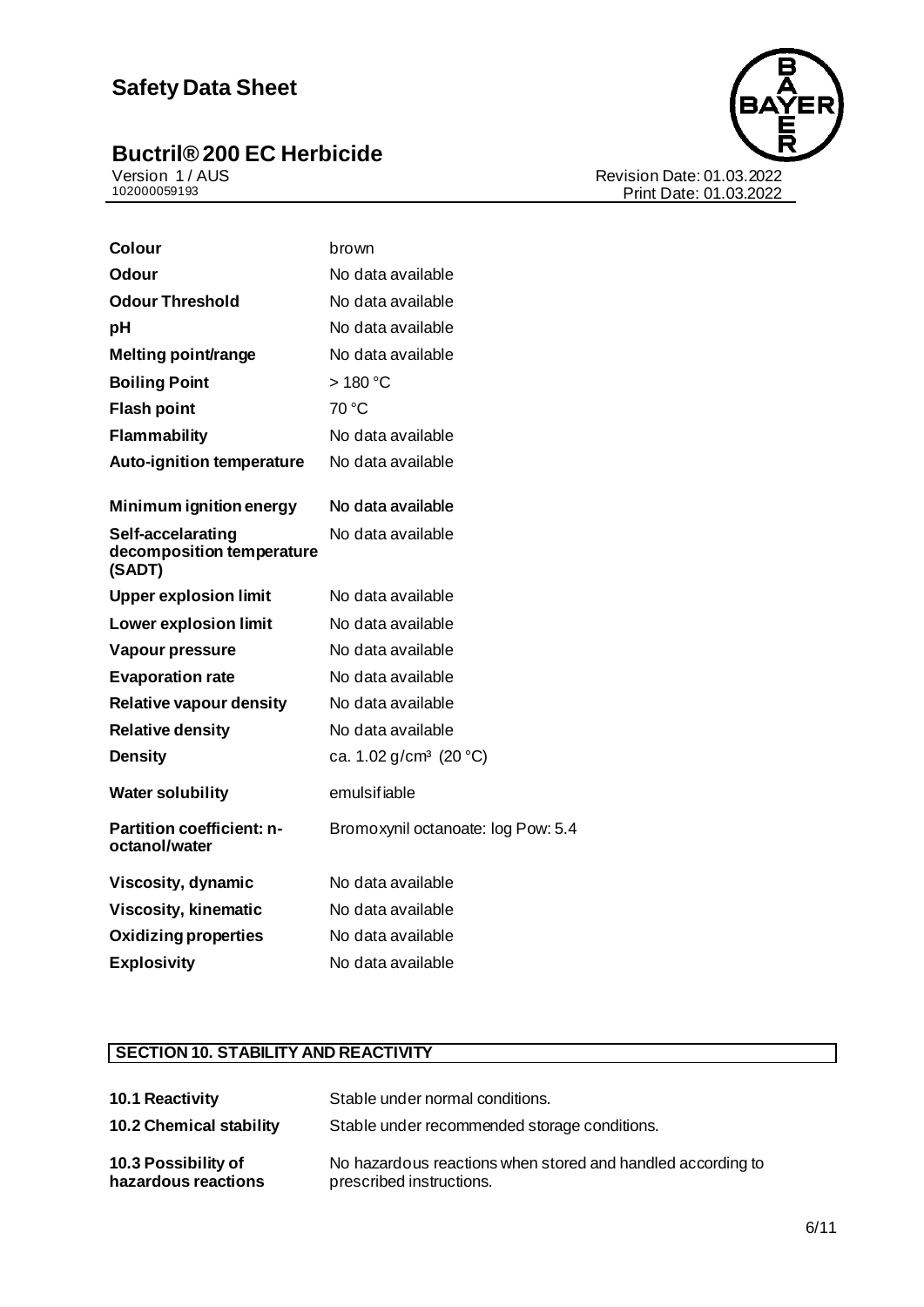# Buctril<sup>®</sup> 200 EC Herbicide<br>
Version 1/AUS



Version 1 / AUS<br>102000059193<br>Print Date: 01.03.2022 Print Date: 01.03.2022

| 10.4 Conditions to avoid                        | Extremes of temperature and direct sunlight.                                                                                                             |
|-------------------------------------------------|----------------------------------------------------------------------------------------------------------------------------------------------------------|
|                                                 | <b>10.5 Incompatible materials</b> Store only in the original container.                                                                                 |
| <b>10.6 Hazardous</b><br>decomposition products | Thermal decomposition can lead to release of:<br>Hydrogen bromide (HBr)<br>Hydrogen cyanide (hydrocyanic acid)<br>Carbon oxides<br>Nitrogen oxides (NOx) |

### **SECTION 11. TOXICOLOGICAL INFORMATION**

| 11.1 Information on toxicological effects                 |                   |
|-----------------------------------------------------------|-------------------|
| <b>Acute inhalation toxicity</b>                          |                   |
| <b>Acute dermal toxicity</b>                              | No data available |
|                                                           | No data available |
| <b>Acute toxicity (other routes</b><br>of administration) | No data available |
| <b>Skin corrosion/irritation</b>                          | No data available |
| Serious eye damage/eye<br>irritation                      | No data available |
| <b>Respiratory or skin</b><br>sensitisation               | No data available |

### **Assessment mutagenicity**

Bromoxynil octanoate was not mutagenic or genotoxic based on the overall weight of evidence in a battery of in vitro and in vivo tests.

### **Assessment carcinogenicity**

Bromoxynil octanoate caused at high dose levels an increased incidence of tumours in the following organ(s): Liver. The mechanism of tumour formation is not considered to be relevant to man.

### **Assessment toxicity to reproduction**

Bromoxynil octanoate did not cause reproductive toxicity in a two-generation study in rats.

### **Assessment developmental toxicity**

Bromoxynil octanoate caused a delayed foetal growth, an increased incidence of non-specific malformations. Bromoxynil octanoate caused developmental toxicity only at dose levels toxic to the dams.

### **Assessment STOT Specific target organ toxicity – single exposure**

Bromoxynil octanoate: Based on available data, the classification criteria are not met.

### **Assessment STOT Specific target organ toxicity – repeated exposure**

Bromoxynil octanoate caused specific target organ toxicity in experimental animal studies in the following organ(s): Liver. The observed effects do not appear to be relevant for humans.

### **Aspiration hazard**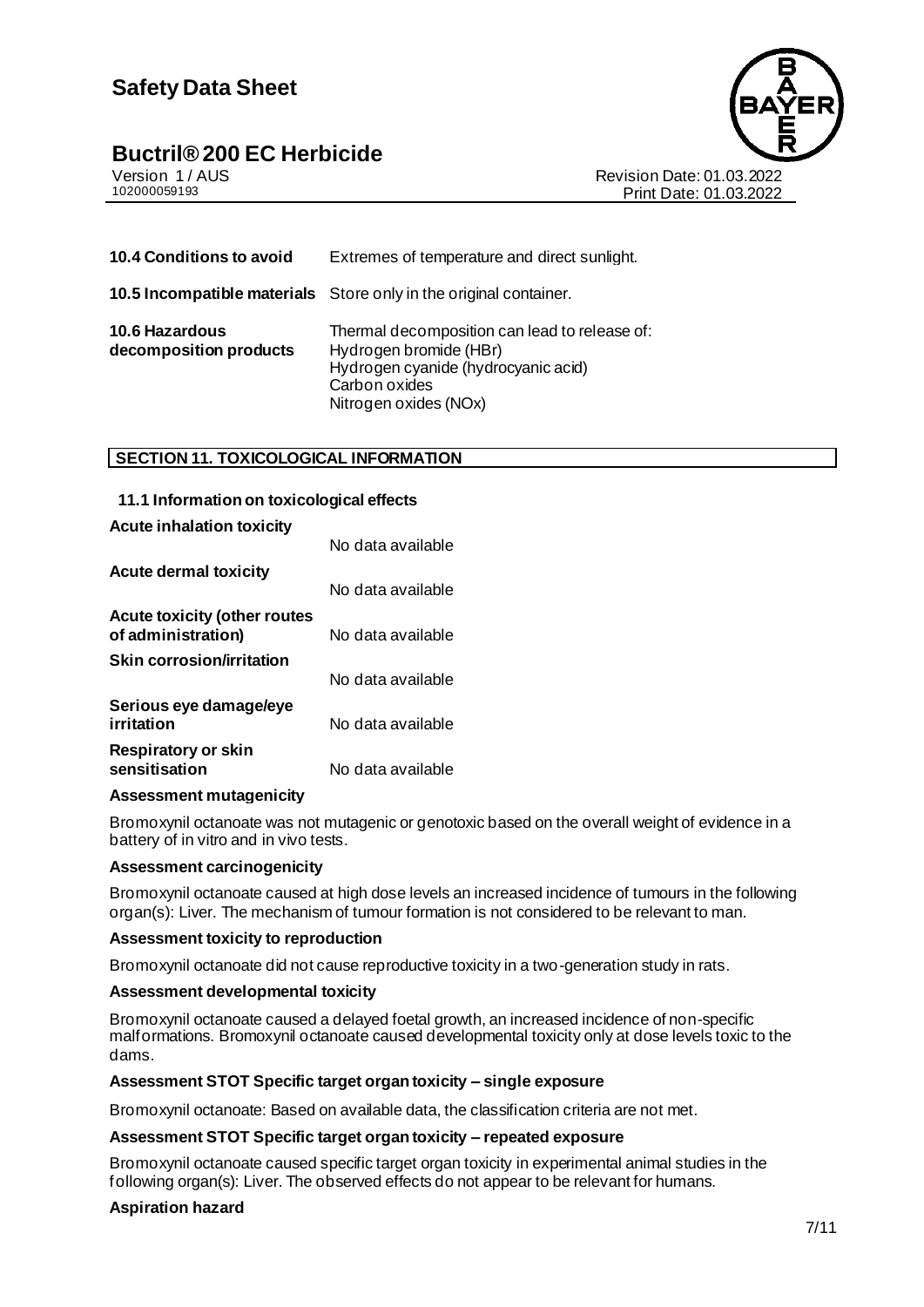# Buctril® 200 EC Herbicide<br>Version 1/AUS



Version 1 / AUS Revision Date: 01.03.2022 Print Date: 01.03.2022

May be fatal if swallowed and enters airways.

### **Information on likely routes of exposure**

Toxic by inhalation. May cause sensitisation by skin contact. May cause eye irritation. Harmful if swallowed., Small amounts of the solvent in this product aspirated into the respiratory system during ingestion or vomiting may cause mild to severe pulmonary injury.

#### **Early onset symptoms related to exposure** Refer to Section 4

**Delayed health effects from exposure**

Refer to Section 11

**Exposure levels and health effects** Refer to Section 4

### **Interactive effects**

Not known

**When specific chemical data is not available** Not applicable

### **Mixture of chemicals**

Refer to Section 2.1

### **Further information**

No data is available on the product itself.

### **SECTION 12. ECOLOGICAL INFORMATION**

**12.1 Toxicity**

| <b>Toxicity to fish</b>                              | LC50 (Oncorhynchus mykiss (rainbow trout)) 0.15 mg/l<br>Exposure time: 48 h |
|------------------------------------------------------|-----------------------------------------------------------------------------|
| <b>Chronic toxicity to fish</b>                      | No data available                                                           |
| <b>Toxicity to aquatic</b><br>invertebrates          | No data available                                                           |
| <b>Chronic toxicity to aquatic</b><br>invertebrates  | No data available                                                           |
| <b>Toxicity to aquatic plants</b> No data available  |                                                                             |
| <b>Toxicity to other organisms</b> No data available |                                                                             |
| 12.2 Persistence and degradability                   |                                                                             |
| <b>Biodegradability</b>                              | Bromoxynil octanoate:<br>Not rapidly biodegradable                          |
| Koc                                                  | Bromoxynil octanoate: Koc: 639                                              |
| 12.3 Bioaccumulative potential                       |                                                                             |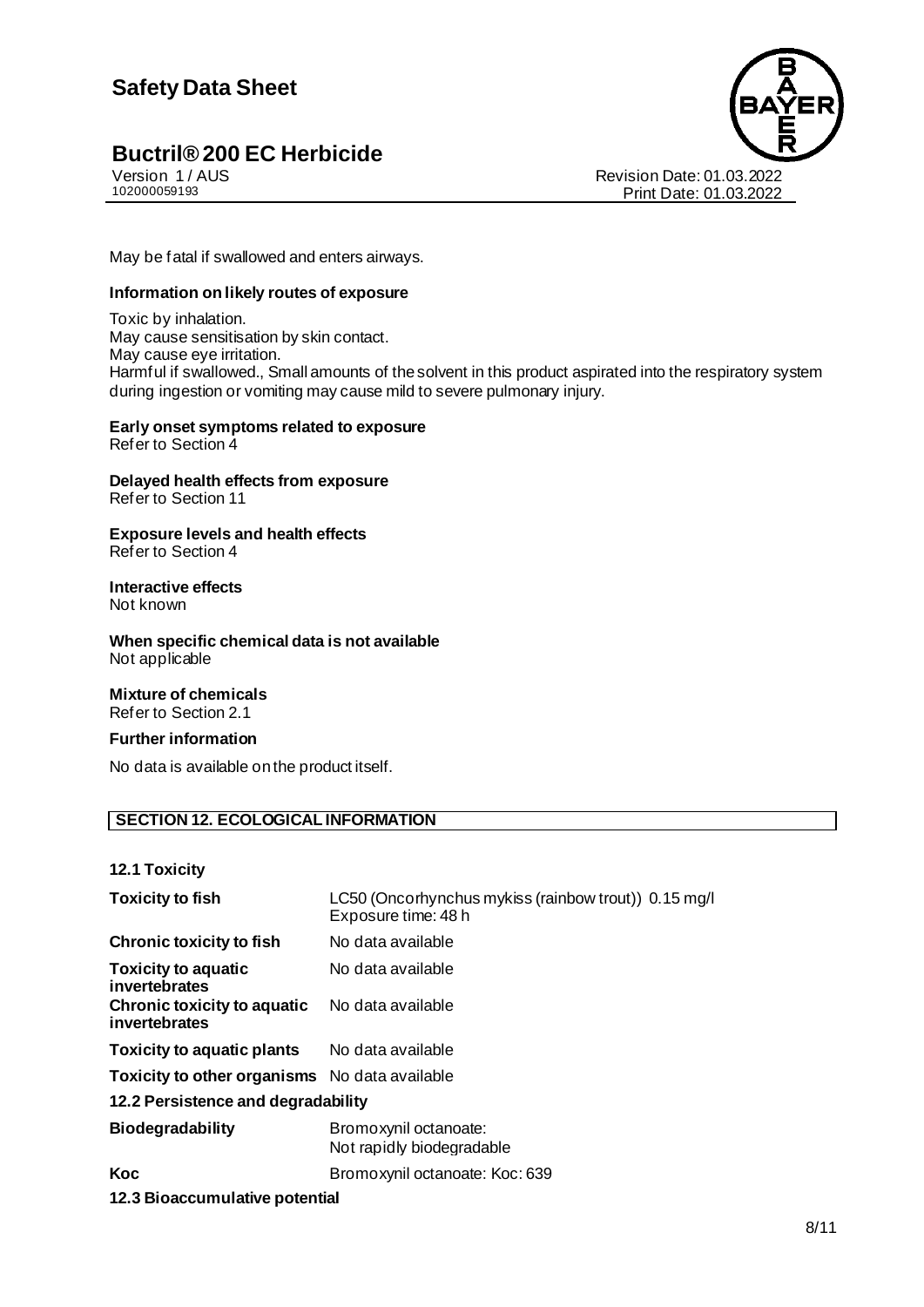

Version 1 / AUS<br>102000059193<br>Print Date: 01.03.2022 Print Date: 01.03.2022

| <b>Bioaccumulation</b>                      | Bromoxynil octanoate: Bioconcentration factor (BCF) 230<br>Does not bioaccumulate. |
|---------------------------------------------|------------------------------------------------------------------------------------|
| 12.4 Mobility in soil                       |                                                                                    |
| <b>Mobility in soil</b>                     | Bromoxynil octanoate: Slightly mobile in soils                                     |
| 12.5 Other adverse effects                  |                                                                                    |
| <b>Additional ecological</b><br>information | No other effects to be mentioned.                                                  |

### **SECTION 13. DISPOSAL CONSIDERATIONS**

Triple-rinse containers before disposal. Add rinsings to spray tank. Do not dispose of undiluted chemicals on site. If recycling, replace cap and return clean containers to recycler or designated collection point. If not recycling, break, crush, or puncture and deliver empty packaging to an approved waste management facility. If an approved waste management facility is not available, bury the empty packaging 500 mm below the surface in a disposal pit specifically marked and set up for this purpose, clear of waterways, desirable vegetation and tree roots, in compliance with relevant Local, State or Territory government regulations. Do not burn empty containers or product.

Do not reuse container for any other purpose.

Refillable containers:

Empty contents fully into application equipment. Close all valves and return to point of purchase. Refer to product label for further information.

### **SECTION 14. TRANSPORT INFORMATION**

### **ADG**

| UN number                  | 3082                                                   |
|----------------------------|--------------------------------------------------------|
| Transport hazard class(es) | 9                                                      |
| <b>Subsidiary Risk</b>     | None                                                   |
| Packaging group            | Ш                                                      |
| Description of the goods   | ENVIRONMENTALLY HAZARDOUS SUBSTANCE, LIQUID,<br>N.O.S. |
|                            | (BROMOXYNIL OCTANOATE SOLUTION)                        |
| Hazchem Code               | $\cdot$ 3Z                                             |

AU01: Environmentally Hazardous Substances meeting the descriptions of UN 3077 or UN 3082 are not subject to this Code when transported by road or rail in;

a) packagings that do not incorporate a receptacle exceeding 500 kg(L); or

b) IBCs

### **IMDG**

| UN number                  | 3082                                         |
|----------------------------|----------------------------------------------|
| Transport hazard class(es) | 9                                            |
| <b>Subsidiary Risk</b>     | None                                         |
| Packaging group            | Ш                                            |
| Marine pollutant           | NO                                           |
| Description of the goods   | ENVIRONMENTALLY HAZARDOUS SUBSTANCE, LIQUID, |
|                            | N.O.S.                                       |
|                            | (BROMOXYNIL OCTANOATE SOLUTION)              |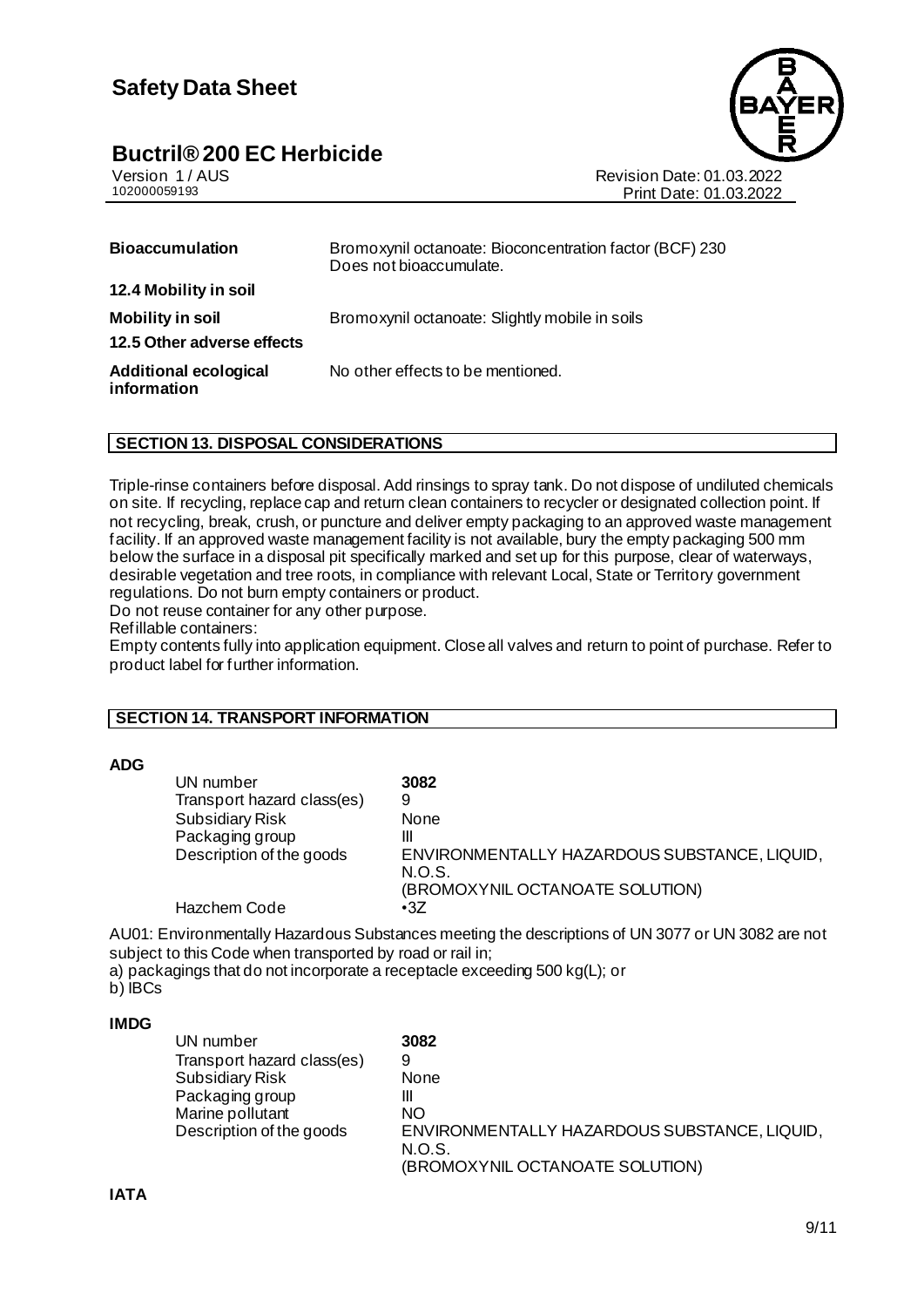

Version 1 / AUS Revision Date: 01.03.2022 Print Date: 01.03.2022

UN number **3082**<br>Transport hazard class(es) 9 Transport hazard class(es) 9 Subsidiary Risk None Packaging group III<br>Fnyironm Hazardous Mark NO Environm. Hazardous Mark Description of the goods ENVIRONMENTALLY HAZARDOUS SUBSTANCE, LIQUID, N.O.S. (BROMOXYNIL OCTANOATE SOLUTION )

### **SECTION 15. REGULATORY INFORMATION**

Registered according to the Agricultural and Veterinary Chemicals Code Act 1994 Australian Pesticides and Veterinary Medicines Authority approval number: 91548

### **SUSMP classification (Poison Schedule)**

Schedule 6 (Standard for the Uniform Scheduling of Medicines and Poisons)

### **SECTION 16. OTHER INFORMATION**

**Trademark information** Buctril® is a Registered Trademark of the Bayer Group.

### **Abbreviations and acronyms**

| <b>ADN</b>     | European Agreement concerning the International Carriage of Dangerous Goods by<br><b>Inland Waterways</b>              |
|----------------|------------------------------------------------------------------------------------------------------------------------|
| <b>ADR</b>     | European Agreement concerning the International Carriage of Dangerous Goods by<br>Road                                 |
| ATE            | Acute toxicity estimate                                                                                                |
| AU OEL         | Australia. OELs. (Adopted National Exposure Standards for Atmospheric<br>Contaminants in the Occupational Environment) |
| CAS-Nr.        | <b>Chemical Abstracts Service number</b>                                                                               |
| <b>CEILING</b> | Ceiling Limit Value                                                                                                    |
| Conc.          | Concentration                                                                                                          |
| EC-No.         | European community number                                                                                              |
| ECx            | Effective concentration to x %                                                                                         |
| <b>EINECS</b>  | European inventory of existing commercial substances                                                                   |
| <b>ELINCS</b>  | European list of notified chemical substances                                                                          |
| EN             | European Standard                                                                                                      |
| EU             | European Union                                                                                                         |
| <b>IATA</b>    | International Air Transport Association                                                                                |
| <b>IBC</b>     | International Code for the Construction and Equipment of Ships Carrying Dangerous<br>Chemicals in Bulk (IBC Code)      |
| <b>ICx</b>     | Inhibition concentration to x %                                                                                        |
| <b>IMDG</b>    | International Maritime Dangerous Goods                                                                                 |
| <b>LCx</b>     | Lethal concentration to x %                                                                                            |
| <b>LDx</b>     | Lethal dose to $x$ %                                                                                                   |
| LOEC/LOEL      | Lowest observed effect concentration/level                                                                             |
| <b>MARPOL</b>  | MARPOL: International Convention for the prevention of marine pollution from ships                                     |
| N.O.S.         | Not otherwise specified                                                                                                |
| NOEC/NOEL      | No observed effect concentration/level                                                                                 |